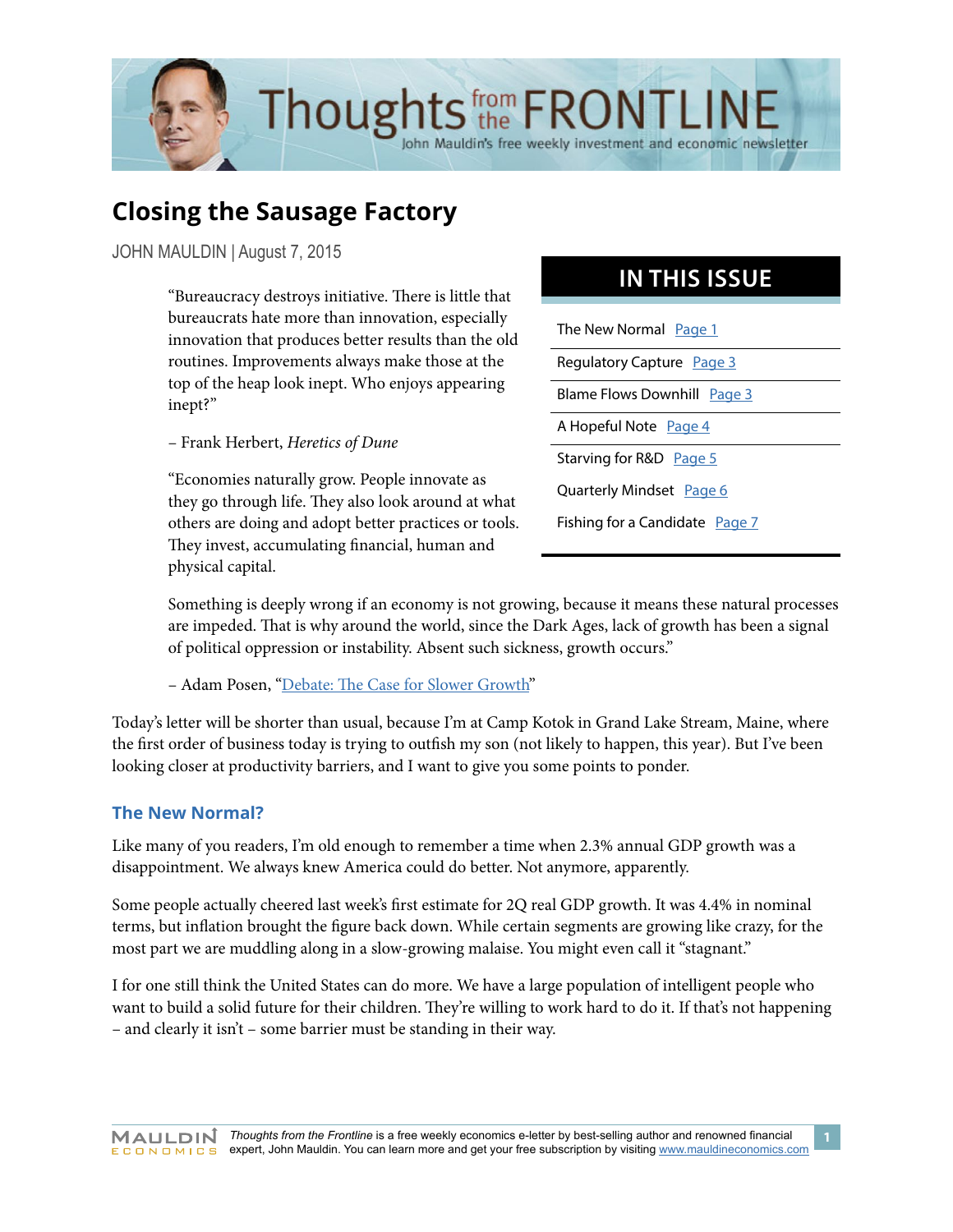What is this barrier to productivity and growth? There are actually several, but government red tape is one of the biggest. I thought about this after reading an [excellent Holman Jenkins column](http://www.wsj.com/articles/the-new-slow-growth-normal-and-where-it-leads-1438383072) in the *Wall Street Journal* last week.

Jenkins led me to an [audio recording](http://www.econtalk.org/archives/2015/07/lee_ohanian_arn.html) of an interesting discussion on "The Future of Freedom, Democracy and Prosperity," conducted at a symposium held at Stanford University's Hoover Institution last month.

Government research & development funding has fallen off considerably from its peak in the 1970s moonshot days. This holds back worker productivity. The federal government is doing too much to slow down business and not enough to boost it.

The three economists who spoke at Stanford all pointed to important productivity barriers emanating from Washington DC.

One of the participants, Hoover economist John Cochrane, spoke of fears that America is drifting toward a "corporatist system" with diminished political freedom. Are rules knowable in advance so businesses can avoid becoming targets of enforcement actions? Is there a meaningful appeals process? Are permissions received in a timely fashion, or can bureaucrats arbitrarily decide your case by simply sitting on it?

The answer to these questions increasingly is "no." Whatever the merits of 1,231 individual waivers issued under ObamaCare, a law implemented largely through waivers and exemptions is not law-like. In such a system, where even hairdressers and tour guides are subjected to arbitrary licensing requirements, all the advantages accrue to established, politically connected businesses.

The resources that businesses put into complying with government regulations is staggering. I have often envied people outside the highly regulated financial industry for their freedom to operate rationally. In my business we seem to spend half our time – and an ungodly fraction of our money – just maneuvering through the regulatory morass.

Intrusive federal regulations touch every part of the economy:

- Energy and mining companies have to deal with environmental protection rules.
- Drug companies and health care providers must satisfy the FDA and Medicare.
- Cloud technology companies have to process FBI and NSA demands for user information.
- Retailers and consumer product makers are required to abide by the fine print on millions of product labels.

I could go on, but you get the point. Anything you do attracts bureaucratic oversight now. We may laugh at "helicopter parents" hovering over their children at school, but we all have a helicopter government looking over our shoulders at work.

Before anyone calls me an anarchist, I think some government regulation is perfectly appropriate. We all want clean drinking water. Everyone appreciates knowing our cars meet crash survival standards. I'm glad FAA is keeping order in the skies.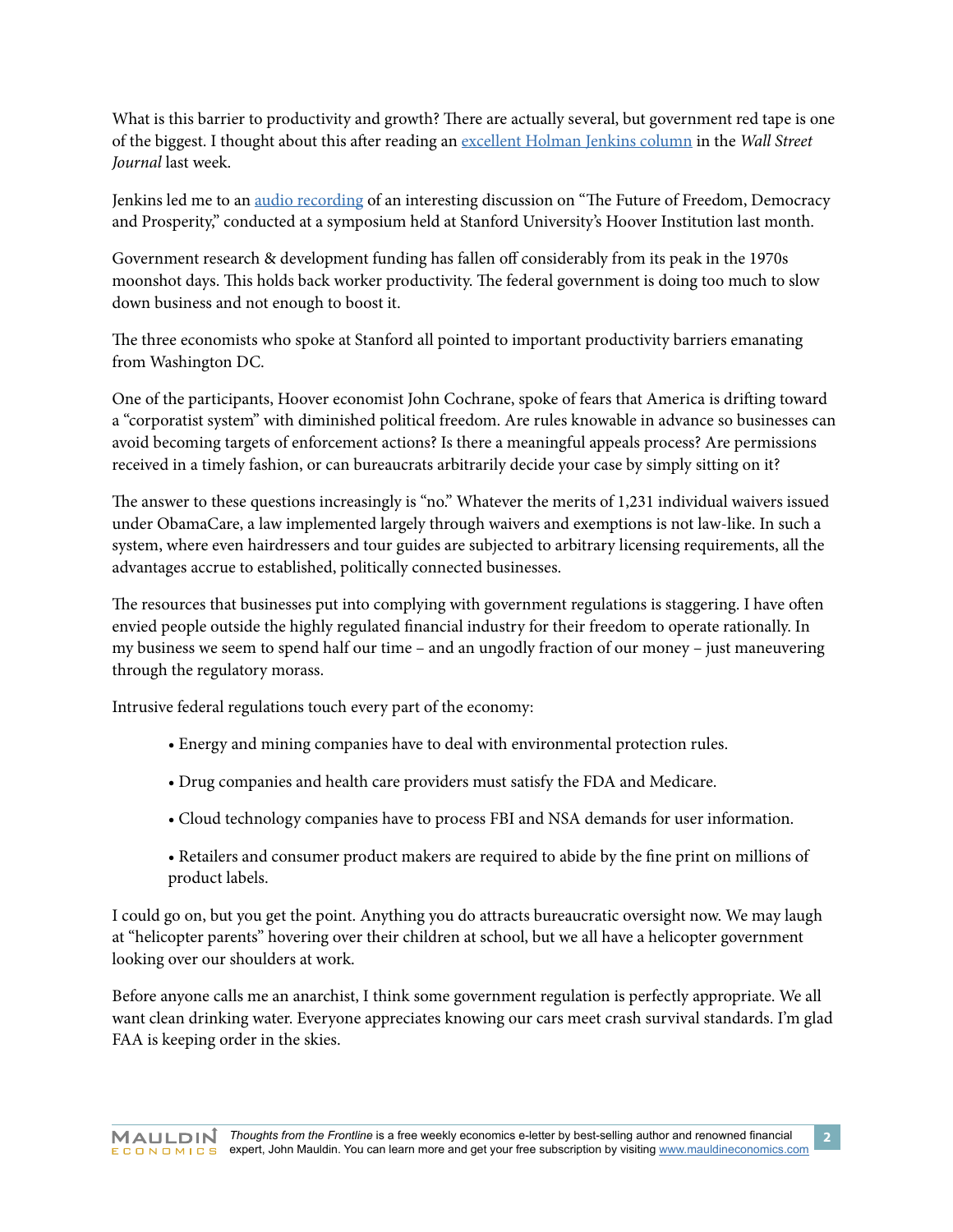The problem arises when agencies enforce confusing, contradictory, and excessive regulations and try to micromanage the nation's businesses. Every business owner I know is glad to play by the rules. They just want to know what the rules say, and that is frequently very hard to do.

A few weeks ago, in "Productivity and Modern-Day Horse Manure," I explained that growth is really quite simple: if we want GDP to grow, we need some combination of population growth and productivity growth.

The US population is growing, thanks mainly to immigration, but the effectiveness of the workforce is another matter. Baby Boomer retirements are rapidly removing productive assets from the economy. To offset that trend, we need to make younger workers more productive.The red tape that constantly spews out of Foggy Bottom is not helping matters.

#### <span id="page-2-0"></span>**Regulatory Capture**

The red tape hurts the economy overall, but it does help certain parties. The largest players in any niche often "capture" their regulators. Then they use their influence to tilt enforcement away from themselves and toward smaller competitors.

Put simply, new regulations can be great for your business if you are already well established and have the resources to comply with government mandates. New entrants rarely have those resources. The resulting lack of competition boosts profits for the big players but hurts consumers. The competition that would normally lead to better, less-expensive goods and services never happens.

Holman Jenkins makes another great point about how overregulation affects growth.

Another participant, Lee Ohanian, a UCLA economist affiliated with Hoover, drew the connection between the regulatory state and today's depressed growth in labor productivity. From a long-term average of 2.5% a year, the rate has dropped to 0.7% in the current recovery. Labor productivity is what allows rising incomes. A related factor is a decline in business start-ups. New businesses are the ones that bring new techniques to bear and create new jobs. Big, established companies, in contrast, tend to be net job-shrinkers over time.

Recall our economic growth formula: population growth plus productivity growth. The US population grew at a peak rate of 1.4% in 1992, and growth has been trending down ever since. Now it is around 0.75% per year. Add that to 0.7% productivity growth, and you see why Jeb Bush's 4% growth target will be so hard to hit.

#### <span id="page-2-1"></span>**Blame Flows Downhill**

Business leaders love to complain about the bureaucrats who run Washington's alphabet-soup agencies. I think the problem goes deeper.

With only a few exceptions, the regulators I've met over the years have been competent professionals. They weren't intentionally trying to hurt my business. Often the regulations confused them as much as they confused me.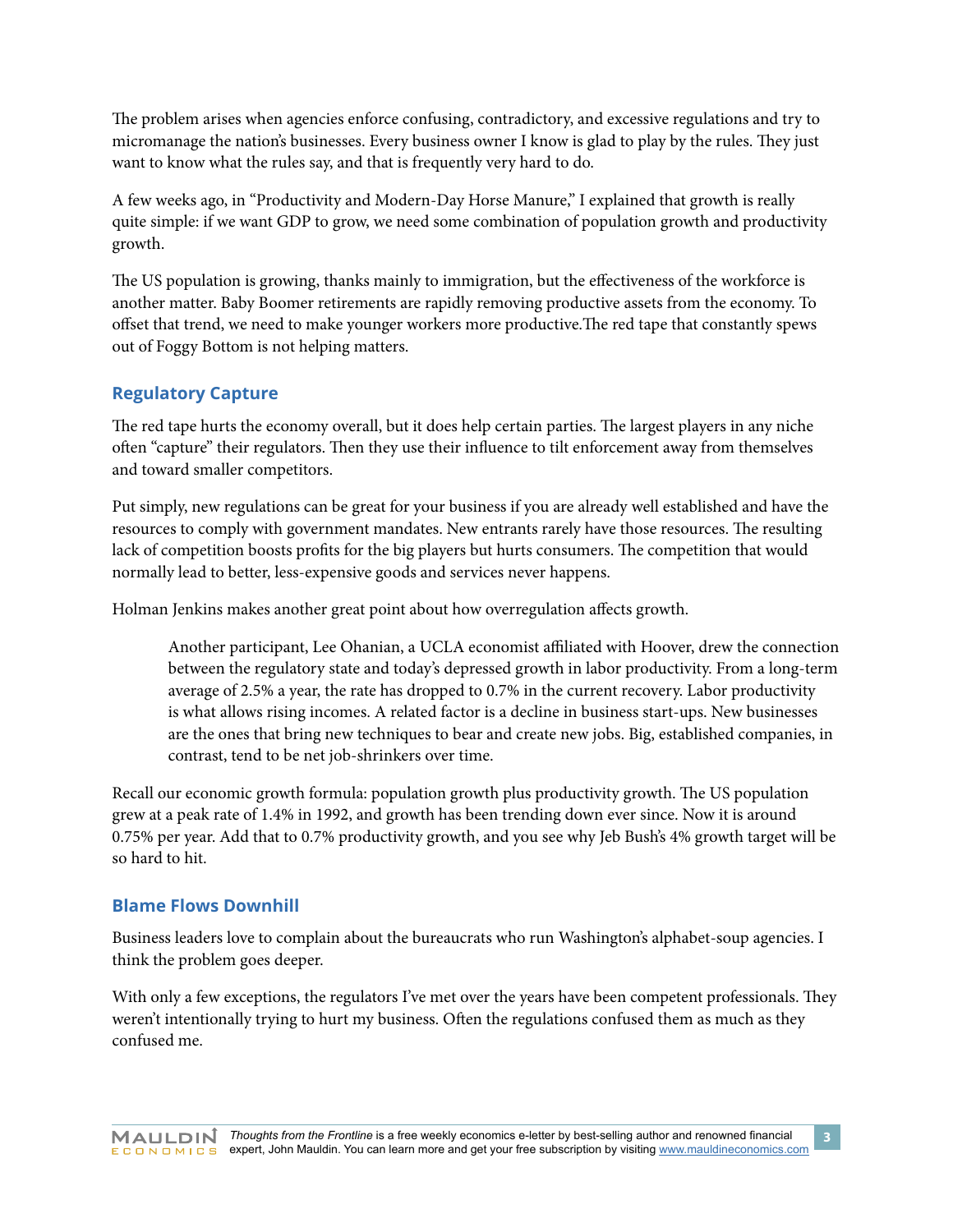The real blame, I think, starts on Capitol Hill. Our legislative process is a sausage factory. Congress passes vague, complicated laws riddled with exceptions for this and zero tolerance for that. The result is superficially attractive but a mess inside. People in the alphabet agencies then have to remove the sausage skin and make sense of the contents. This would be a tough job for anyone. I certainly don't envy them.

Jenkins mentions Obamacare's convoluted waivers and exemptions. Even its advocates admit the law is a crazy mess. But how and why did it get that way?

Like most major programs, the Obamacare law is a giant collection of compromises and favors.

All these provisions were necessary to make Obamacare palatable to various and sundry legislators and the interest groups whose pockets they're in. Quite literally no one wanted what the process created. The left wing wanted a public option, or "Medicare for everyone." The right wing wanted tax credits and acrossstate-line insurance sales. Nobody wanted the bloated, half-rotten sausage of a law we have now.

The much-hated individual mandate, for instance, wasn't part of the original plan. Healthcare reform was a big issue in the 2008 Democratic primary. Hillary Clinton insisted everyone should have to buy insurance. Barack Obama opposed a mandate for adults and wanted it only for children. They argued about this several times in their early debates.

Obama was elected and then didn't deliver on his preferred option. He changed course and accepted the individual mandate. He may have had no choice – forcing healthy people into the pool was the only way insurers would agree to cover preexisting conditions.

Once the law passed, the IRS then had to enforce the individual mandate and identify who deserved tax credits and how much they should get. They did it the only way they could: by making our tax returns even more complicated than they already were.

That's only one law. Multiply this by hundreds of similarly convoluted strings of sausage that have emitted from the Congress in recent decades. We can laugh about China's economic central planning, but here in the US we have the *opposite* of central planning: our form of government delivers an inefficient, uncoordinated mess.

This isn't simply wasteful and expensive. Businesses expend precious productive resources trying to follow crazy, conflicting rules. And big companies use regulations to stifle smaller competitors.

All this unproductive effort makes the economy less likely to innovate, grow, and create new jobs. We see the results in persistently low employment, wages, and GDP growth.

## <span id="page-3-0"></span>**A Hopeful Note**

Holman Jenkins correctly points out that this mess is the fault of both political parties.

Tea party types talk a good game, but many are dependent on an unreformed Social Security and Medicare, and lately some have rallied to Donald Trump, who distracts them by blaming immigrants without actually offering a solution to immigration or consecutive sentences on any policy question. Meanwhile, the Barack Obama–Hillary Clinton Democratic Party offers bigger, more intrusive government as the solution to the problems of traditional minorities, the economically insecure, and target blocs like single women or the LGBT community.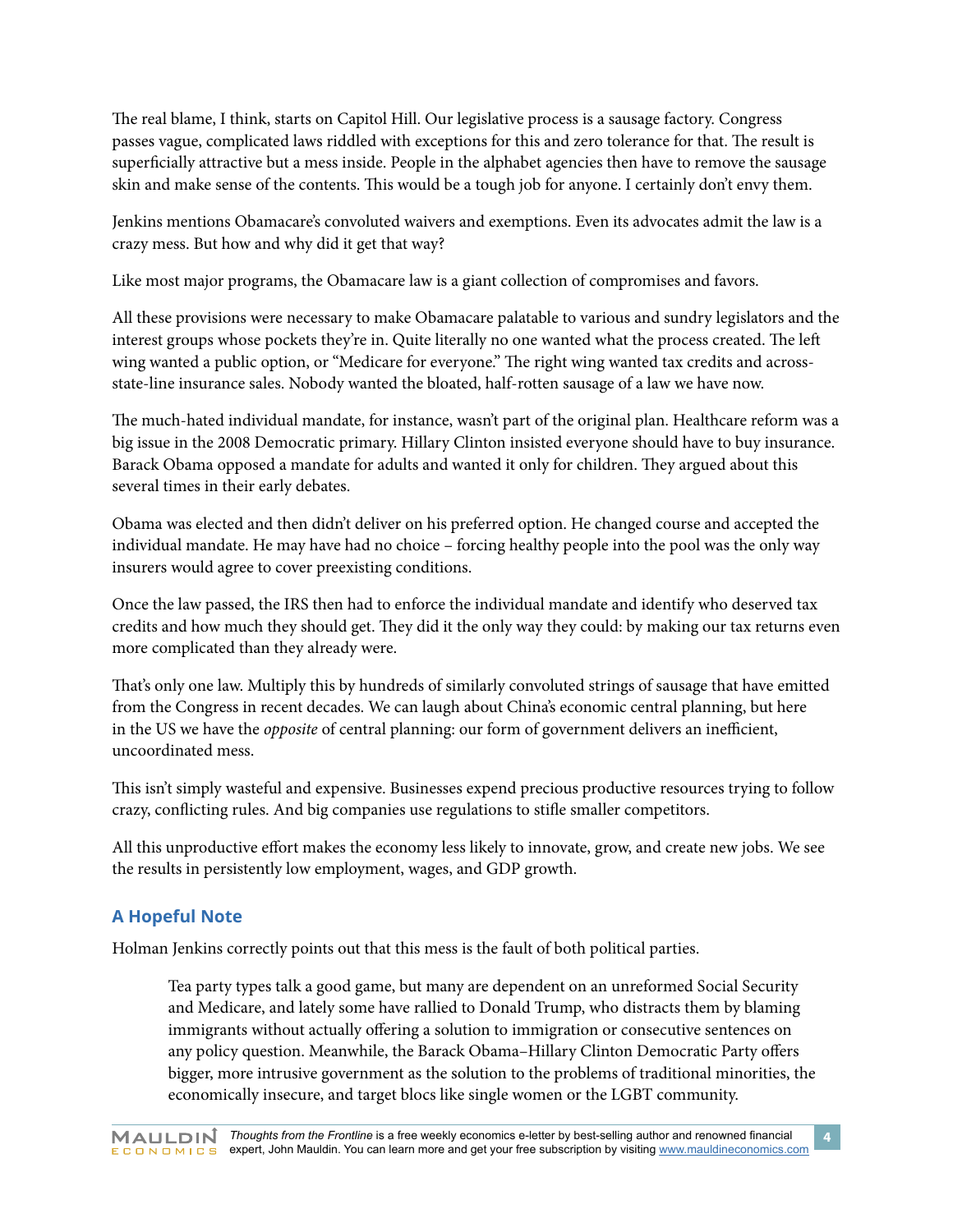Electing the right president or the right Congress isn't going to fix this. Either party will always do whatever its donor class demands. We might get a slightly different set of problems, but they will be no less problematic for the economy.

Jenkins wraps up on a hopeful note, though. How, he wonders, did the Carter and Reagan administrations manage to deregulate energy and transportation? Voters weren't demanding those changes, and plenty of big players opposed both moves. Yet uber-liberal Ted Kennedy led a fight that decontrolled airline fares. What was going on back then?

If we can figure that out, and make it happen again, we *might* be able to close the Congressional sausage factory. Unfortunately, that isn't the only big problem on Capitol Hill.

### <span id="page-4-0"></span>**Starving for R&D**

We've established that government regulations stifle economic growth. That's bad enough, but Congress compounds the problem by authorizing too little of the kind of government spending that helps growth.

Government spending helps growth? I know that statement is heresy to some. I, too, would prefer to have government stay completely out of private affairs. In the real world, however, many useful technologies had their origins in federal programs: nuclear power, jet engines, satellites, microchips, the Internet, GPS, and more.



Source: <http://www.bloomberg.com/news/articles/2015-06-04/look-who-s-driving-r-d-now>

At the same time, private-sector R&D grew steadily before retreating in the early 2000s. From there it grew at a more moderate pace as businesses spent cash on stock buybacks and higher dividends. Now it's jumping even more – I think because businesses recognize the need to boost productivity.

Writing for *Bloomberg Businessweek* in June of this year, Matthew Philips and Peter Coy found this private investment might be just the ticket to boost economic growth.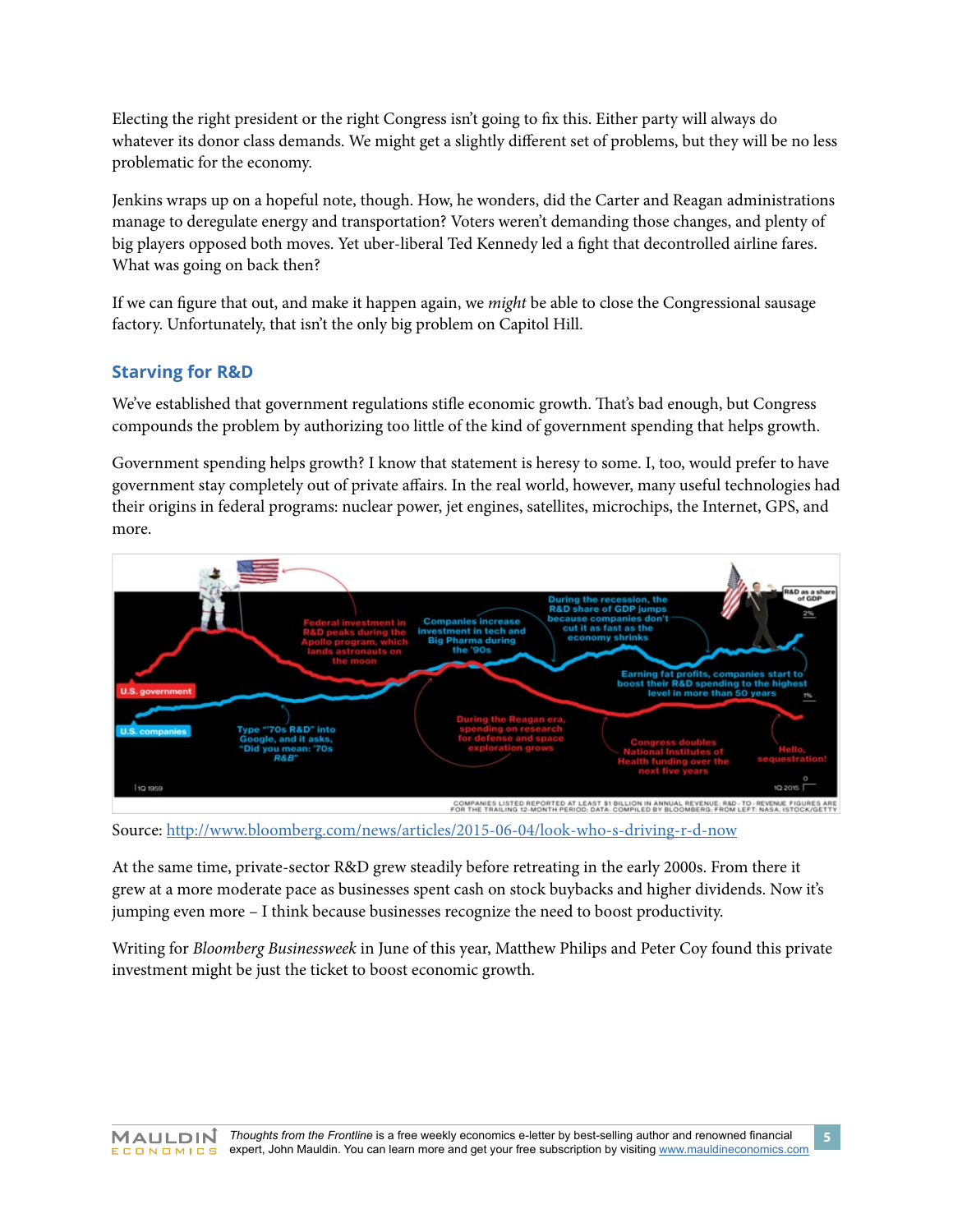Companies have been pouring money into research and development at the fastest pace in 50 years. From November through the end of March, U.S. companies funded R&D at an annual rate of \$316 billion, or about 1.8 percent of gross domestic product, the largest share ever for the private sector. That's up from 1.7 percent last year and 1.6 percent from 2007 to 2014. "If secular stagnation is a 'thing,' then U.S. companies are investing like crazy to make sure it doesn't happen," says Neil Dutta, senior U.S. economist at Renaissance Macro Research.

After years of spending cash on dividend boosts and share buybacks, U.S. companies may finally be realizing they need to start seeding real innovation. To some economists, this marks a turning point as companies make the transition from engineering short-term profits to devising products and more efficient methods of doing business. "In a way, this is what we've been waiting for," says Torsten Slok, chief international economist at Deutsche Bank. "It's not quite Godot arriving, but it's close."

They go on to say this shift is not a sure thing. The time lag between conducting R&D and selling actual products can be years, even decades. And the government labs that hatched big ideas now hatch them more slowly and they don't move into the private sector as quickly.

Looking at the chart above, economic growth seems to coincide with periods when both private (blue line) and government (red line) R&D spending rose together.

Right now only the blue line points higher. Will federal R&D spending return to growth? Frankly, I don't see how. No matter how next year's election turns out, the White House and Congress will have to sustain rising entitlement and military spending with little or no additional revenue. They won't have much slack, and I doubt they will want to expand projects whose payoff is years in the future (or possibly never).

That means private industry will have to pick up the slack. Can it?

#### <span id="page-5-0"></span>**Quarterly Mindset**

Some US corporations get this. At Facebook, for example, CEO Mark Zuckerberg told shareholders last year not to expect profit growth because the company would make huge investments in new products. He wasn't kidding.

Companies like Facebook are the exception. Most CEOs give in to shareholder demands for expanded stock buyback programs or higher dividends. This is perfectly logical from these executives' personal viewpoints: most of their compensation comes from stock options. Share buybacks are what keep that gravy train moving without diluting other shareholders.

Jerry Grantham took the "stock option culture" to task in his most recent quarterly investment letter: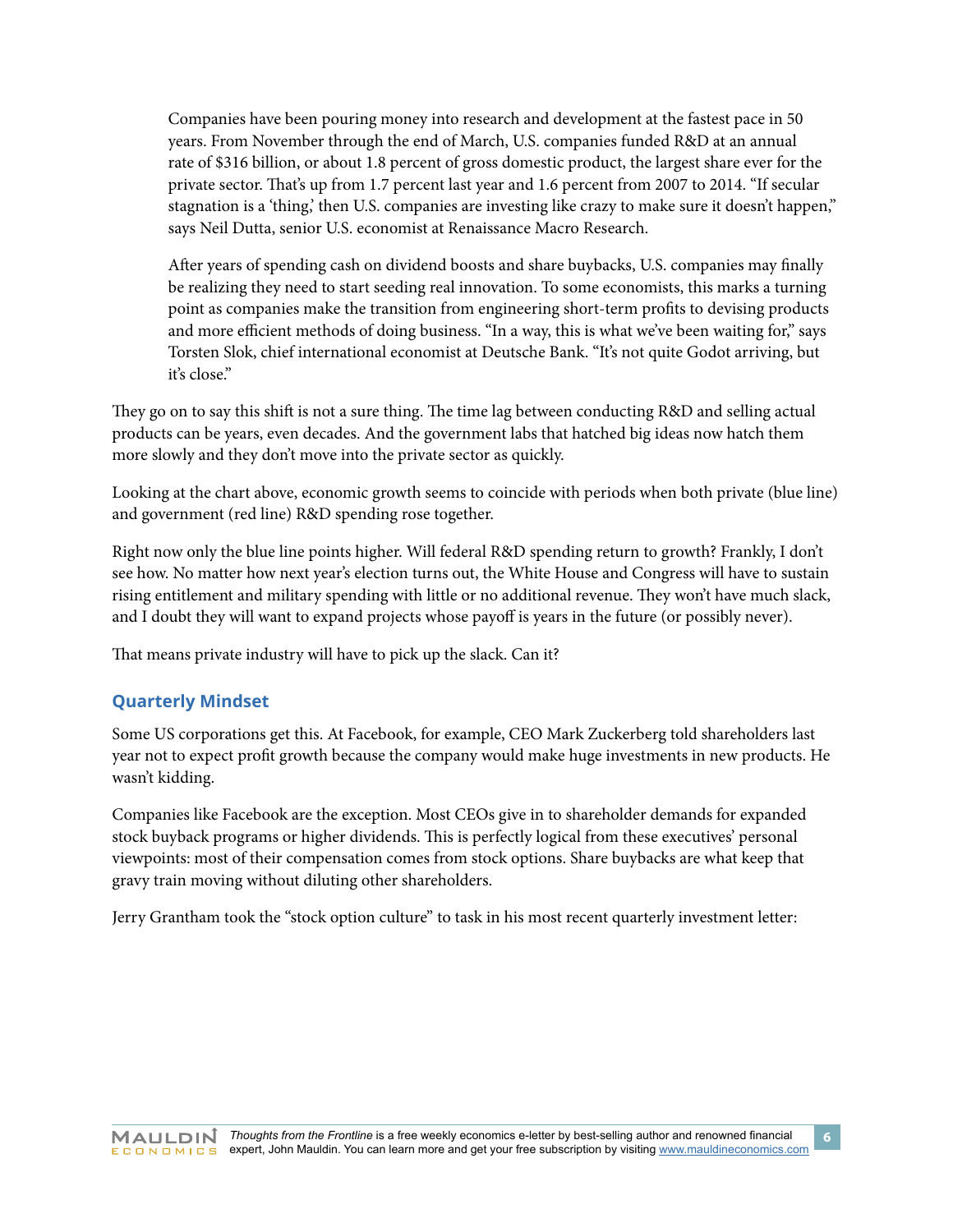This near-perfect synergy between Fed policy and the stock option culture has, not surprisingly, resulted in most of the corporate cash flow of public companies being used for stock buybacks – a record \$700 billion annualized rate this year at the expense of corporate investments in expansion. Thus, well into the seventh year of economic expansion, we have uniquely had no hint of a surge in capital spending, which remains well below average. And why should we be surprised? For how risky it is to build new factories and shake them down in a world where things can go wrong and corporate raiders lurk. How safe it is to buy your own stock [and how easy to raise debt with which to do so, given the wondrous workings of QE-SLF] and how likely that doing so will push prices higher, thus increasing option values (making it easier for CEOs to go from earning 40 times the average worker in 1965 to over 300 times today) and enlarging the Fed's wealth effect at the same time!

But the downside is less corporate expansion; less GDP growth; lower job creation, and hence lower wages. Pretty soon, Mr. Ford, there will be no one to buy your cars. The economy becomes persistently disappointing for yet one more reason.

Source: [http://online.barrons.com/articles/jeremy-grantham-the-10-topics-that-really](http://online.barrons.com/articles/jeremy-grantham-the-10-topics-that-really-matter-1438122157)[matter-1438122157](http://online.barrons.com/articles/jeremy-grantham-the-10-topics-that-really-matter-1438122157)

Sadly, we seem to be at a point where the mindset in the nation's C-suites is not so different from the mindset on Capitol Hill. Our politicians think ahead no further than the next election, while our business executives think only of the next quarterly and annual reports.

If short-term thinking continues to rule both the public and private sectors, we are going to stay stuck in the mud. The outcome, as Jeremy Grantham says, will be "less corporate expansion; less GDP growth; lower job creation, and hence lower wages."

A quote came to mind which I believe is attributed to Henry Ford: "If you keep doing what you've always done, you'll keep getting what you've always got."

What we're doing right now is working well enough to keep the US out of recession. We're also seeing some mild improvement in employment and consumer spending. If we stay on the present course, we'll keep getting mild improvement.

The problem is that we're in a tunnel with a giant debt train chasing us from behind. Doing what we've always done will eventually get us run over. Somehow, we have to start running faster.

#### <span id="page-6-0"></span>**Fishing for a Candidate**

Last night I watched the first Republican primary debate along with much of the group. Our group here at Camp Kotok in Grand Lake Stream, Maine, is very diverse in terms of the political spectrum, so that made for fun watching. Rather than talking about who won and lost, let me offer another thought. The big winner was the process. To everyone's surprise (and certainly if you had asked a year ago), the TV audience was huge. Eight times more people watched than tuned in for the last presidential cycle's first debate. It was the largest cable audience ever for a non-sports event.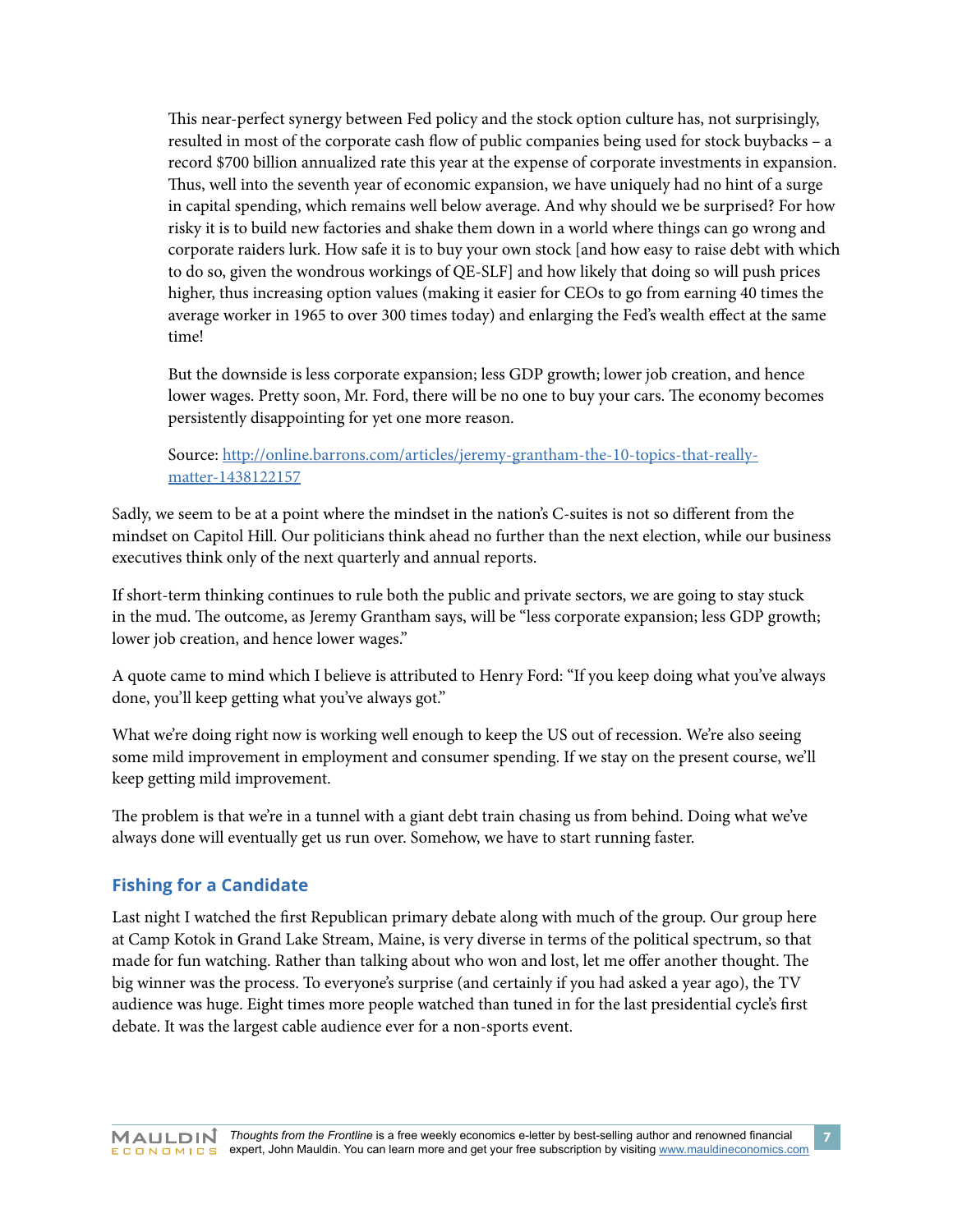Who knew the Republican primary could be a reality show? Sadly, it took The Donald to make that happen, but it is worth suffering through his bloviating to get the audience to listen. What they heard were 4-5 very good potential candidates, although there was some vigorous disagreement in the room here over who made up the top four. I bet you and I might have a different list as well.

That is beside the point. The Republican primary is now *Survivor.* People will start watching to see who gets voted off the island. I bet this even boosts the ratings for the Dems. Maybe they could get George Clooney to run and then beat the GOP numbers. Just saying.

Your hoping we can learn to make better sausage analyst,

Fif Maddi

John Mauldin

Do you enjoy reading *Thoughts From the Frontline* each week? If you find it useful and valuable, your friends, family, and business associates will probably enjoy it too.

Now you can send *Thoughts From the Frontline* to anyone. It's fast, it's free, and we will never "spam" your friends and family with unwanted emails.

#### **Help spread the word. [Click here.](http://www.mauldineconomics.com/landing/friend-share-thoughts-from-the-frontline)**

Copyright 2014 John Mauldin. All Rights Reserved.

#### **Share Your Thoughts on This Article**

**[Post a Comment](http://www.mauldineconomics.com/frontlinethoughts/closing-the-sausage-factory)**

T*houghts From the Frontline* is a free weekly economic e-letter by best-selling author and renowned financial expert, John Mauldin. You can learn more and get your free subscription by visiting <http://www.mauldineconomics.com>.

Please write to to inform us of any reproduction of *Thoughts from the Frontline*. Any reproduction must reference www.MauldinEconomics.com, keep all embedded or referenced links fully active and intact, and include a link to www.mauldineconomics.com/important-disclosures. You may contact [affiliates@mauldineconomics.com](mailto:affiliates@mauldineconomics.com) for more information about our content use policy.

Please write to subscribers@mauldineconomics.com to inform us of any reproductions, including when and where copy will be reproduced. You must keep the letter intact, from introduction to disclaimers. If you would like to quote brief portions only, please reference [www.MauldinEconomics.com](http://www.MauldinEconomics.com).

To subscribe to John Mauldin's e-letter, please click here: <http://www.mauldineconomics.com/subscribe>

To change your email address, please click here:<http://www.mauldineconomics.com/change-address>

**8**